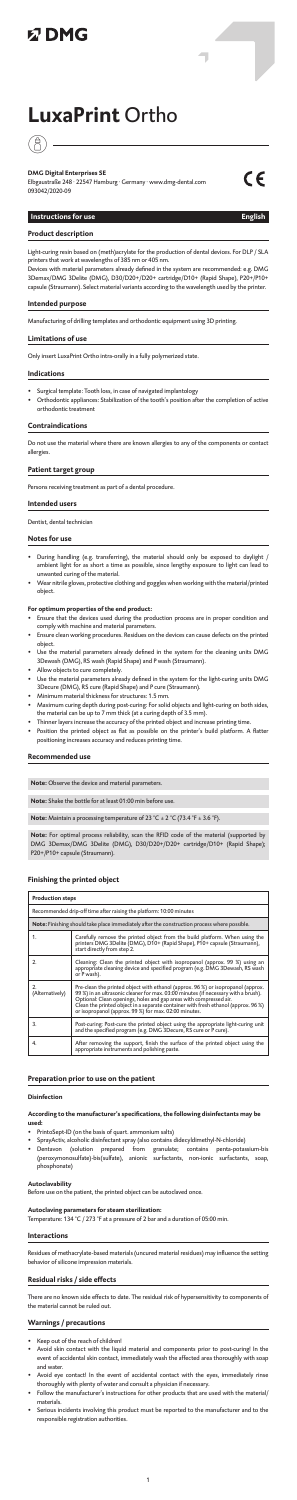#### **Performance characteristics of the device**

| <b>Cured material</b> |                 |
|-----------------------|-----------------|
| Flexural strength     | $\geq 70$ [MPa] |
| Transverse modulus    | $\geq 1$ [GPa]  |
| Shore-D hardness      | >60             |

| <b>Uncured material</b>                |                    |
|----------------------------------------|--------------------|
| Viscosity                              | $\leq$ 2.5 [Pa*s]  |
| Light sensitivity to fluorescent lamps | $\leq 05:00$ [min] |

### **Storage / disposal**

- Store in a dry place at room temperature (15°–25 °C/59°–77 °F) and protected from light!
- Even low exposure to light can trigger polymerization.
- Always keep the container tightly sealed; carefully seal immediately after every use.
- Do not use after the expiration date! • The cured material can be discarded together with household waste following consultation
- with the disposal company and in compliance with regulations.
- Incinerate the resin mixture as hazardous waste in accordance with official regulations.

Résine photopolymérisable à base de (méth)acrylate pour la production de dispositifs<br>dentaires. Destinée à une utilisation dans des imprimantes DLP/SLA fonctionnant sur une s. Destinée à une utilisation dans des imprimantes DLP/SLA fonctionnant longueur d'onde de 385 nm ou 405 nm.

#### **Composition**

EBPADMA, additives. Contains TPO.

**Note:** A glossary of all symbols displayed is at: http://www.dmg-america.com/literature

**Caution:** US Federal Law restricts this device to sale by, or on the order of a dentist, or other practitioner licensed by law of the state in which he or she practices to use or order the use of this device.

#### **Mode d'emploi Français**

#### **Description du produit**

Nous recommandons d'utiliser des appareils dans le système desquels les paramètres de matériau sont déjà définis. Par exemple, les imprimantes DMG 3Demax/DMG 3Delite (DMG), les cartouches D30/D20+/D20+, D10+ (Rapid Shape) ou encore les capsules P20+/P10+ (Straumann). Choisissez les variantes de matériaux en fonction de la longueur d'onde utilisée par l'imprimante.

#### **Destination**

Fabrication de matrices de fraisage et d'appareils orthodontiques par impression 3D.

#### **Restriction d'utilisation**

Insérer LuxaPrint Ortho uniquement par voie intraorale dans un environnement parfaitement polymérisé.

#### **Indications**

- Gabarit chirurgical : Perte de dents, en cas d'implantologie naviguée
- Appareils orthodontiques : Stabilisation de la position de la dent après l'achèvement du traitement orthodontique actif

#### **Contre-indications**

Ne pas utiliser le matériau en cas d'allergies à l'un des composants ou en cas d'allergies de contact.

#### **Groupe cible de patient·e·s**

ies traitées dans le cadre d'une procédure dentaire.

#### **Utilisateurs auquel le dispositif est destiné**

Dentiste, prothésiste dentaire

#### **Remarques concernant l'utilisation**

- Pendant la manipulation (un transfert, par exemple), éviter autant que possible d'exposer le produit à la lumière du jour/ambiante, dans la mesure où une exposition trop longue pourrait provoquer sa polymérisation non désirée.
- Porter des gants en nitrile, des vêtements de protection et des lunettes pour travailler avec le matériau/l'objet imprimé.

#### **Pour que le produit fini bénéficie de propriétés optimales :**

- S'assurer que les appareils utilisés lors du procédé de production sont en bon état et conformes aux paramètres de la machine et de matériau.
- Veiller à la propreté pendant les procédures de travail. Des résidus sur les appareils peuvent provoquer des défauts d'impression de l'objet.
- Utiliser les paramètres de matériau déjà définis dans le système pour les unités de nettoyage DMG 3Dewash (DMG), RS wash (Rapid Shape) et P wash (Straumann).
- Laisser les objets polymériser complètement.
- Utiliser les paramètres de matériau déjà définis dans le système pour les unités de photopolymérisation DMG 3Decure (DMG), RS cure (Rapid Shape) et P cure (Straumann). • Épaisseur minimum du matériel pour les structures : 1,5 mm.
- Profondeur de polymérisation maximale durant le processus de post-polymérisation : dans le cas d'objets solides et de photopolymérisation sur les deux côtés, l'épaisseur du matériel peut atteindre 7 mm (profondeur de polymérisation de 3,5 mm).
- Des couches plus fines augmentent la précision de l'objet imprimé et accélèrent l'impression. • Poser aussi à plat que possible l'objet imprimé sur la plateforme de construction de l'imprimante. Un positionnement plus à plat augmente la précision et réduit le temps d'impression.

#### **Utilisation recommandée**

**Remarque :** Respectez les paramètres du dispositif et du matériau.

**Remarque :** Agiter le flacon pendant au moins 01:00 min avant utilisation.

**Remarque :** Maintenir une température de traitement de 23 °C ± 2 °C (73,4 °F ± 3,6 °F).

**Remarque :** Pour garantir une parfaite fiabilité du processus, scannez le code RFID du matériau (pris en charge par les imprimantes DMG 3Demax/DMG 3Delite (DMG), les cartouches D30/D20+/D20+, D10+ (Rapid Shape) et les capsules P20+/P10+ (Straumann).

#### **Finition de l'objet imprimé**

| <b>Étapes de production</b>                                                                              |                                                                                                                                                                                                                                                                                                                                                                                                                                                                              |  |
|----------------------------------------------------------------------------------------------------------|------------------------------------------------------------------------------------------------------------------------------------------------------------------------------------------------------------------------------------------------------------------------------------------------------------------------------------------------------------------------------------------------------------------------------------------------------------------------------|--|
| Temps d'égouttage recommandé après élévation de la plateforme : 10:00 minutes                            |                                                                                                                                                                                                                                                                                                                                                                                                                                                                              |  |
| Remarque : Si possible, la finition doit avoir lieu immédiatement après le processus de<br>construction. |                                                                                                                                                                                                                                                                                                                                                                                                                                                                              |  |
| 1.                                                                                                       | Détacher l'objet imprimé du plateau d'impression. Lors de l'utilisation<br>d'imprimantes DMG 3Delite (DMG), D10+ (Rapid Shape), P10+ capsule<br>(Straumann), commencer directement par l'étape 2.                                                                                                                                                                                                                                                                            |  |
| 2.                                                                                                       | Nettoyage : Nettoyer l'objet imprimé à l'isopropanol (approx. 99 %) et avec<br>un appareil de nettoyage approprié, en utilisant le programme spécifié (p. ex.<br>DMG 3Dewash, RS wash ou P wash).                                                                                                                                                                                                                                                                            |  |
| 2. (Sinon)                                                                                               | Prénettoyer l'objet imprimé à l'aide d'éthanol (env. 96 %) ou d'isopropanol<br>(env. 99 %) dans un appareil de nettoyage à ultrasons pendant 03:00 minutes au<br>maximum (si nécessaire, avec une brosse).<br>Facultatif : Nettoyer les ouvertures, les orifices, et les interstices à l'aide d'air<br>comprimé.<br>Nettoyer l'objet imprimé dans un contenant séparé à l'éthanol (approx. 96 %) ou à<br>l'isopropanol (approx. 99 %) frais durant 02:00 minutes au maximum. |  |
| 3.                                                                                                       | Post-polymérisation : Post-polymériser l'objet imprimé à l'aide de l'unité de<br>photopolymérisation appropriée et du logiciel spécifié (p. ex., DMG 3Decure,<br>RS cure ou P cure).                                                                                                                                                                                                                                                                                         |  |
| 4.                                                                                                       | Après le retrait du support, finir la surface de l'objet imprimé à l'aide des<br>instruments appropriés et de pâte à polir.                                                                                                                                                                                                                                                                                                                                                  |  |

#### **Préparation avant l'utilisation sur le/la patient·e**

#### **Désinfection**

#### **Selon les spécifications du fabricant, il est possible d'utiliser les désinfectants suivants :**

- PrintoSept-ID (à base de sels d'ammonium quaternaires)
- SprayActiv, spray désinfectant avec alcool (contient également du chlorure de didécyldiméthylammonium)
- Dentavon (solution préparée à partir de granulés ; contient du bis(peroxymonosulfate) bis(sulfate) de pentapotassium, des agents de surface anioniques, des agents de surface non ioniques, du savon, du phosphonate)

#### **Autoclavabilité**

Avant toute utilisation sur le/la patient·e, l'objet imprimé peut être stérilisé une fois en autoclave.

#### **Paramètres de la stérilisation en autoclave pour la stérilisation à la vapeur :**

Température : 134 °C / 273 °F à une pression de 2 bars et pendant 05:00 min.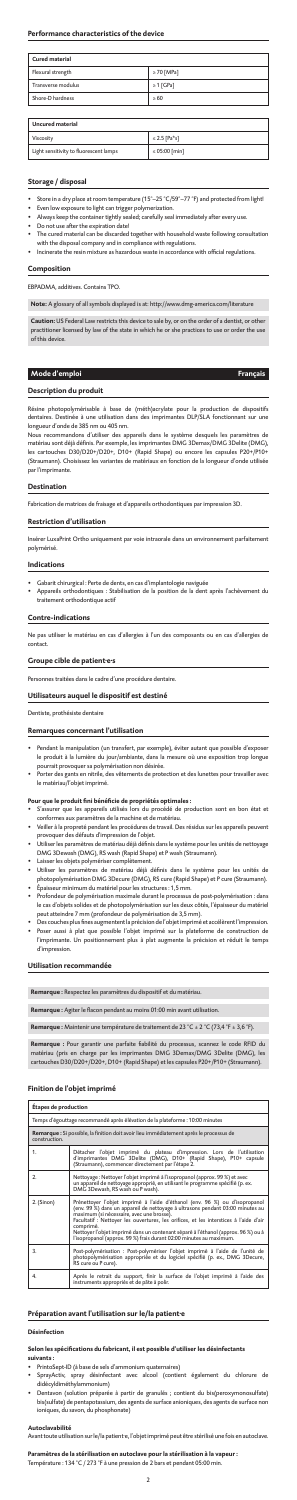#### **Interactions**

Les résidus de matériaux à base de méthacrylate (résidus de matériaux non polymérisés) peuvent influencer le comportement des matériaux de l'empreinte en silicone à la prise.

#### **Risques résiduels / effets secondaires**

Aucun effet secondaire n'a été rapporté à ce jour. Le risque résiduel d'une hypersensibilité aux composants du matériau ne peut être écarté.

#### **Mise en garde / précaution**

- Stocker au sec à température ambiante (15°–25 °C/59°–77 °F) et à l'abri de la lumière !
- Même une faible exposition à la lumière peut provoquer la polymérisation.
- Toujours garder le contenant parfaitement fermé et le refermer soigneuse immédiatement après chaque utilisation.
- Ne pas utiliser au-delà de la date de péremption !
- Le matériau polymérisé peut être déposé dans les ordures ménagères après consultation de la société d'élimination/de destruction et conformément aux réglementations en vigueur. Incinérer le mélange de résine comme un déchet dangereux conformém
- Ne pas laisser à la portée des enfants !
- Éviter tout contact entre la peau et le produit liquide ou des composants avant la postpolymérisation ! En cas de contact accidentel avec la peau, laver immédiateme soigneusement la zone touchée au savon et à l'eau.
- .<br>Éviter tout contact avec les yeux ! En cas de contact accidentel avec les yeux, rincer tout de<br>suite et soigneusement à grande eau. et consulter un médecin si nécessaire. suite et soigneusement à grande eau, et consulter un médecin si nécess
- Suivre les instructions du fabricant concernant les autres produits utilisés avec le matériau/ les matériaux.
- Tout incident sérieux impliquant ce produit doit être signalé au fabricant et aux autorités chargées de l'immatriculation.

#### **Caractéristiques en matière de performances**

| Matériau durci          |                 |
|-------------------------|-----------------|
| Résistance à la flexion | $\geq 70$ [MPa] |
| Module transversal      | $\geq 1$ [GPa]  |
| Dureté Shore D          | >60             |

| Matériau non durci                        |                    |
|-------------------------------------------|--------------------|
| Viscosité                                 | $\leq$ 2.5 [Pa*s]  |
| Photosensibilité aux lampes fluorescentes | $\leq 05:00$ [min] |

#### **Stockage / élimination**

# réglementations officielles en vigueur.

#### **Composition**

EBPADMA, additifs. Contient du TPO.

**Note:** Un glossaire avec tous les symboles affichés est disponible sur: http://www.dmgamerica.com/literature

**Attention :** La loi fédérale américaine restreint la vente de ce dispositif à un dentiste ou sur ordre d'un dentiste ou de tout autre praticien disposant d'un agrément légal de l'État dans lequel il exerce pour utiliser ou demander l'utilisation de ce dispositif.

#### **Instrucciones de uso Español**

#### **Descripción del producto**

Resina de fotopolimerización basada en (met)acrilato para la producción de aparatos dentales. Para impresoras DLP/SLA qfuncionan con longitudes de onda de 385 nm o 405 nm.

- Asegúrese de que los equipos usados durante el proceso de producción estén en b estado y cumplan los parámetros de máquina y material.
- Verifique la limpieza de los procesos de trabajo. Los residuos en los equipos pueden provocar defectos en el objeto impreso.
- Utilice los parámetros de los materiales ya definidos en el sistema para las unidades de limpieza DMG 3Dewash (DMG), RS wash (RapidShape) y P wash (Straumann).
- Dejar que los objetos se endurezcan por completo.
- Utilice los parámetros de los materiales ya definidos en el sistema para las unidades de fotopolimerización DMG 3Decure (DMG), RS cure (RapidShape) y P cure (Straumann).
- Grosor mínimo del material para estructuras: 1,5 mm.
- Profundidad máxima de polimerización durante la postpolimerización: Para objetos sólidos y fotopolimerización a ambos lados, el material puede tener hasta 7 mm de grosor (con una profundidad de polimerización de 3,5 mm).
- Las capas más finas aumentan la precisión del objeto impreso y el tiempo de impresión.
- Coloque el objeto impreso lo más plano posible en la plataforma de producción de la impresora. Una colocación más plana aumenta la precisión y reduce el tiempo de impresión.

Se recomienda el uso de equipos con los parámetros de los materiales ya definidos, p. ej.: DMG 3Demax/DMG 3Delite (DMG), D30/D20+/D20+ cartucho/D10+ (RapidShape), P20+/P10+ cápsula (Straumann). Seleccione variantes de materiales según la longitud de onda que utilice la impresora.

#### **Finalidad prevista del producto**

Fabricación de plantillas de perforación y equipos ortodónticos utilizando impresión en 3D.

### **Limitaciones de uso**

amente introduzca LuxaPrint Ortho intraoralmente en estado completamente polimerizado.

#### **Indicaciones**

- Plantilla quirúrgica: Pérdida dental, en el caso de implantología guiada
- Aparatos de ortodoncia: Estabilización de la posición del diente tras finalizar un tratamiento de ortodoncia activo

#### **Contraindicaciones**

No utilice el material si existe alguna alergia conocida a alguno de los componentes o alergias de contacto.

#### **Grupo(s) de pacientes**

Personas que reciben tratamiento como parte de un procedimiento dental.

# **Usuarios previstos**

### Dentista, técnico dental

#### **Notas para el uso**

• Durante la manipulación (por ejemplo, al transferirlo), el material solo debe exponerse a la luz natural/luz ambiental durante el periodo de tiempo imprescindible, ya que una exposición prolongada a la luz puede tener como resultado el endurecimiento no deseado del material.

• Utilice guantes de nitrilo, ropa de protección y gafas de seguridad al trabajar con el material objeto impreso.

#### **Para aprovechar al máximo las propiedades del producto final:**

#### **Recomendaciones de uso**

**Nota:** Observe los parámetros del dispositivo y de los materiales.

**Nota:** Agite el frasco durante al menos 01:00 min antes de su uso.

**Nota:** Mantenga una temperatura de proceso de 23°C ± 2°C (73,4 °F ± 3,6 °F).

**Nota:** Para lograr la fiabilidad óptima del proceso, escanee el código RFID del material (compatible con DMG 3Demax/DMG 3Delite (DMG), D30/D20+/D20+ cartucho/D10+ (RapidShape), P20+/P10+ cápsula (Straumann).

#### **Acabado del objeto impreso**

| Pasos de la producción                                                                                           |                                                                                                                                                                                                                                                                                                                                                                                                                                                                                                                  |
|------------------------------------------------------------------------------------------------------------------|------------------------------------------------------------------------------------------------------------------------------------------------------------------------------------------------------------------------------------------------------------------------------------------------------------------------------------------------------------------------------------------------------------------------------------------------------------------------------------------------------------------|
| Tiempo de escurrido recomendado después de subir la plataforma: 10:00 minutos                                    |                                                                                                                                                                                                                                                                                                                                                                                                                                                                                                                  |
| Nota: El acabado debe tener lugar inmediatamente después del proceso de construcción siempre<br>que sea posible. |                                                                                                                                                                                                                                                                                                                                                                                                                                                                                                                  |
| 1.                                                                                                               | Aflojar el objeto impreso de la placa de impresión. En caso de utilizar<br>las impresoras DMG 3Delite (DMG), D10+ (RapidShape), P10+ cápsula<br>(Straumann), empiece directamente en el paso 2.                                                                                                                                                                                                                                                                                                                  |
| 2.                                                                                                               | Limpieza: Limpie el objeto impreso con isopropanol (aprox. 99 %) usando<br>un instrumento de limpieza adecuado y el programa especificado (p. ej.,<br>DMG 3Dewash, RS wash o P wash).                                                                                                                                                                                                                                                                                                                            |
| 2.<br>(Alternativamente)                                                                                         | Realice una limpieza previa del objeto impreso con etanol (aprox. 96 %) o<br>isopropanol (aprox. 99 %) durante un máximo de 03:00 minutos en un<br>limpiador ultrasónico (utilíce un cepillo si fuera necesario).<br>Opcional: Limpiar las aberturas, los agujeros y las áreas de los huecos con<br>aire comprimido.<br>Limpie el objeto impreso durante un máximo de 02:00 minutos en un<br>recipiente aparte con etanol (aprox. 96 %) o isopropanol (aprox. 99 %) que<br>no hayan sido utilizados previamente. |